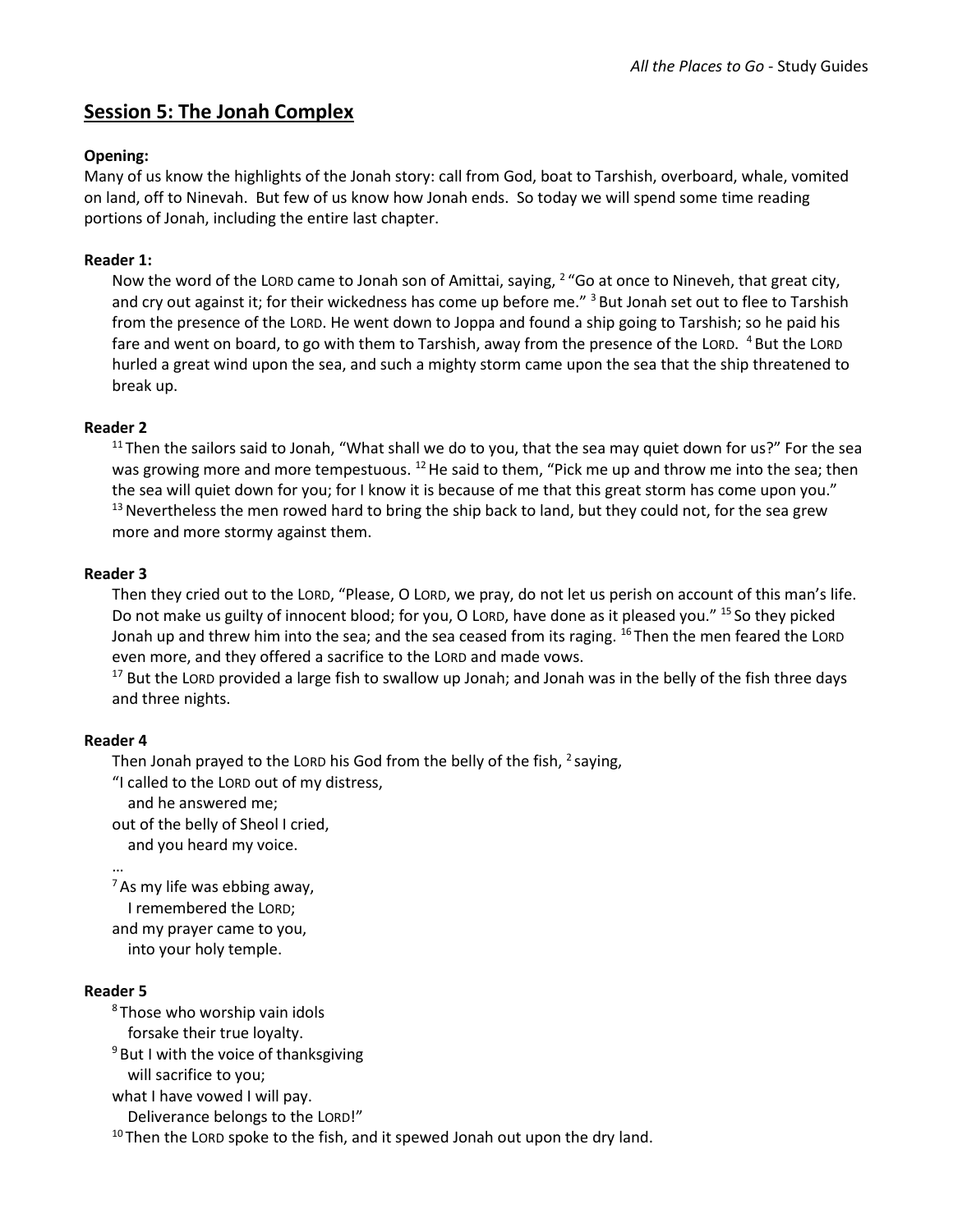#### **Reader 6**

3 The word of the LORD came to Jonah a second time, saying, <sup>2</sup> "Get up, go to Nineveh, that great city, and proclaim to it the message that I tell you." <sup>3</sup> So Jonah set out and went to Nineveh, according to the word of the LORD. Now Nineveh was an exceedingly large city, a three days' walk across. <sup>4</sup> Jonah began to go into the city, going a day's walk. And he cried out, "Forty days more, and Nineveh shall be overthrown!" <sup>5</sup>And the people of Nineveh believed God; they proclaimed a fast, and everyone, great and small, put on sackcloth. <sup>6</sup> When the news reached the king of Nineveh, he rose from his throne, removed his robe, covered himself with sackcloth, and sat in ashes.

### **Reader 7**

 $10$  When God saw what they did, how they turned from their evil ways, God changed his mind about the calamity that he had said he would bring upon them; and he did not do it. 4 But this was very displeasing to Jonah, and he became angry. <sup>2</sup> He prayed to the LORD and said, "O LORD! Is not this what I said while I was still in my own country? That is why I fled to Tarshish at the beginning; for I knew that you are a gracious God and merciful, slow to anger, and abounding in steadfast love, and ready to relent from punishing. <sup>3</sup> And now, O LORD, please take my life from me, for it is better for me to die than to live."

### **Reader 8**

And the LORD said, "Is it right for you to be angry?" <sup>5</sup> Then Jonah went out of the city and sat down east of the city, and made a booth for himself there. He sat under it in the shade, waiting to see what would become of the city.

<sup>6</sup> The LORD God appointed a bush, and made it come up over Jonah, to give shade over his head, to save him from his discomfort; so Jonah was very happy about the bush.  $7B$ ut when dawn came up the next day, God appointed a worm that attacked the bush, so that it withered. <sup>8</sup> When the sun rose, God prepared a sultry east wind, and the sun beat down on the head of Jonah so that he was faint and asked that he might die. He said, "It is better for me to die than to live."

#### **Reader 9**

<sup>9</sup> But God said to Jonah, "Is it right for you to be angry about the bush?" And he said, "Yes, angry enough to die." <sup>10</sup> Then the LORD said, "You are concerned about the bush, for which you did not labor and which you did not grow; it came into being in a night and perished in a night. <sup>11</sup> And should I not be concerned about Nineveh, that great city, in which there are more than a hundred and twenty thousand persons who do not know their right hand from their left, and also many animals?"

You are almighty, all-powerful, majestic, the overflowing source of all good—and yet you choose to work through us. As your power works within us, may we bring you glory and build your church, now and forever. Amen.

### **Read aloud:**

Last time we learned that open doors aren't about us—God open doors for us so that we can bless others. Today, we will learn that open doors aren't always fun. Or safe. Even when a door is wide open, we may hesitate because it will cost us too much, or take too much time, or put us in a place we don't want to be.

Jonah did not want to go to Ninevah. This was a large city filled with evil people; barbaric people who did horrible things to their enemies. Imagine what they would do to a foreigner yelling at them to repent? This was not a job that Jonah wanted. So he went the other way. But it didn't work. God didn't let Jonah off the hook. And when he finally went to Ninevah—lo and behold!—his preaching worked! They repented and turned from their evil ways.